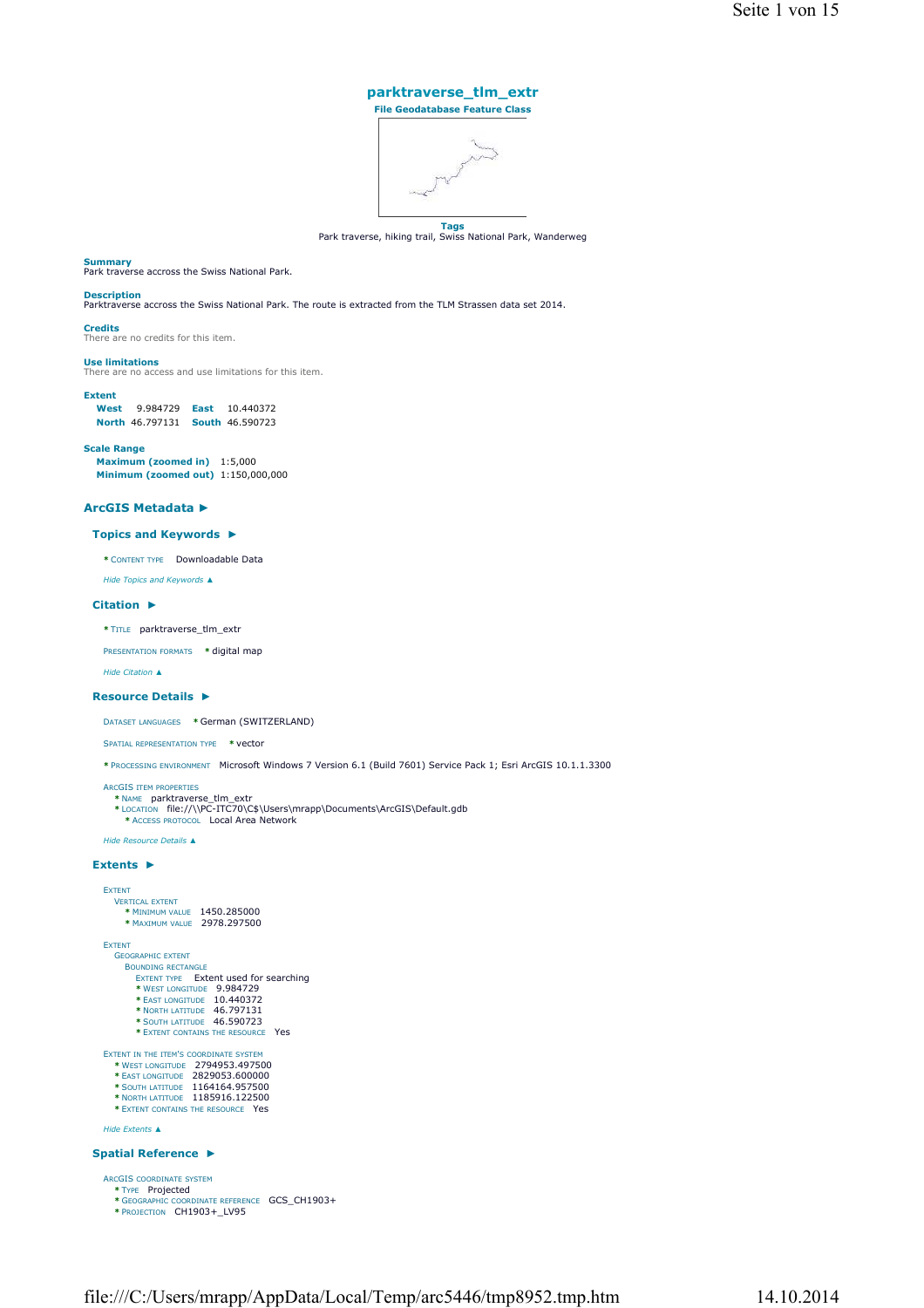**\*** COORDINATE REFERENCE DETAILS PROJECTED COORDINATE SYSTEM WELL-KNOWN IDENTIFIER 2056 X ORIGIN -29386400 Y ORIGIN -33067900 XY SCALE 800 Z ORIGIN -100000 Z SCALE 800 M ORIGIN 0 M SCALE 1 **XY TOLERANCE 0.0125000000000000001** Z TOLERANCE 0.012500000000000001 M TOLERANCE 0.001 HIGH PRECISION true LATEST WELL-KNOWN IDENTIFIER 2056<br>WELL-KNOWN TEXT **PROJCS["CH1903+\_LV95",GEOGCS["GCS\_CH1903+",DATUM["D\_CH1903+",SPHEROID** ["Bessel\_1841",6377397.155,299.1528128]],PRIMEM["Greenwich",0.0],UNIT["Degree",0.0174532925199433]],PROJECTION<br>["Hotine\_Oblique\_Mercator\_Azimuth\_Center"],PARAMETER["False\_Easting",2600000.0],PARAMETER["False\_Northing",1200 REFERENCE SYSTEM IDENTIFIER **\*** VALUE 2056

**\*** CODESPACE EPSG **\*** VERSION 7.11.2

*Hide Spatial Reference ▲*

## **Spatial Data Properties ►**

#### VECTOR

**\*** LEVEL OF TOPOLOGY FOR THIS DATASET geometry only ►

GEOMETRIC OBJECTS

FEATURE CLASS NAME parktraverse\_tlm\_extr

**\*** OBJECT TYPE composite **\*** OBJECT COUNT 156

*Hide Vector ▲*

#### ARCGIS FEATURE CLASS PROPERTIES ►

FEATURE CLASS NAME parktraverse\_tlm\_extr **\*** FEATURE TYPE Simple

- **\*** GEOMETRY TYPE Polyline
- **\*** HAS TOPOLOGY FALSE **\*** FEATURE COUNT 156
- **\*** SPATIAL INDEX TRUE
- **\*** LINEAR REFERENCING FALSE

*Hide ArcGIS Feature Class Properties ▲*

## *Hide Spatial Data Properties ▲*

## **Geoprocessing history ►**

PROCESS PROCESS NAM DATE 2014-04-15 14:09:43 TOOL LOCATION c:\program files\arcgis\server\ArcToolbox\Toolboxes\Conversion Tools.tbx\FeatureClassToFeatureClass COMMAN ISSUE For the control interpret of the control of the server (1578-8800-b5954f9aaa83a296f7aa62bf\scratch\ExtractedData.gdb\TLM\_STRASSE<br>
e:\arcgisserver\directories\arcgisjobs\tlmprodukt\_t\_gpserver\jb78e8d0eb5954f9aa 0 ,First,#,e:\arcgisserver\directories\arcgisjobs\tlmprodukt\_t\_gpserver\jb78e8d0eb5954f9aaa83a296f7aa62bf\scratch\ExtractedData.gdb\Tl -1,-1;REVISION\_MONAT "REVISION\_MONAT" true true false 4 Long 0 0, First, #, et largisserver\directories\arcqisjobs\thmprodukt\_t\_gserver\jb78e8d0eb5954f9aaa83a296f7aa62bf\scratch\ExtractedData.gdb\T.<br>0, First,#, et largisserver\directories\arcqisjobs\thmprodukt\_t\_gserver\jb78e8d0eb5954 -1,-1;RICHTUNGSGETRENNT "RICHTUNGSGETRENNT" true true false 4 Long 0<br>0,First,#,e:\arcgisserver\directories\arcgisjobs\t1mprodukt\_t\_gpserver\jb78e8d0eb5954f9aaa83a296f7aa62bf\scratch\ExtractedData.gdb\T<br>-1,-1;TLM\_STRASSEN\_N 0 ,First,#,e:\arcgisserver\directories\arcgisjobs\tlmprodukt\_t\_gpserver\jb78e8d0eb5954f9aaa83a296f7aa62bf\scratch\ExtractedData.gdb\TL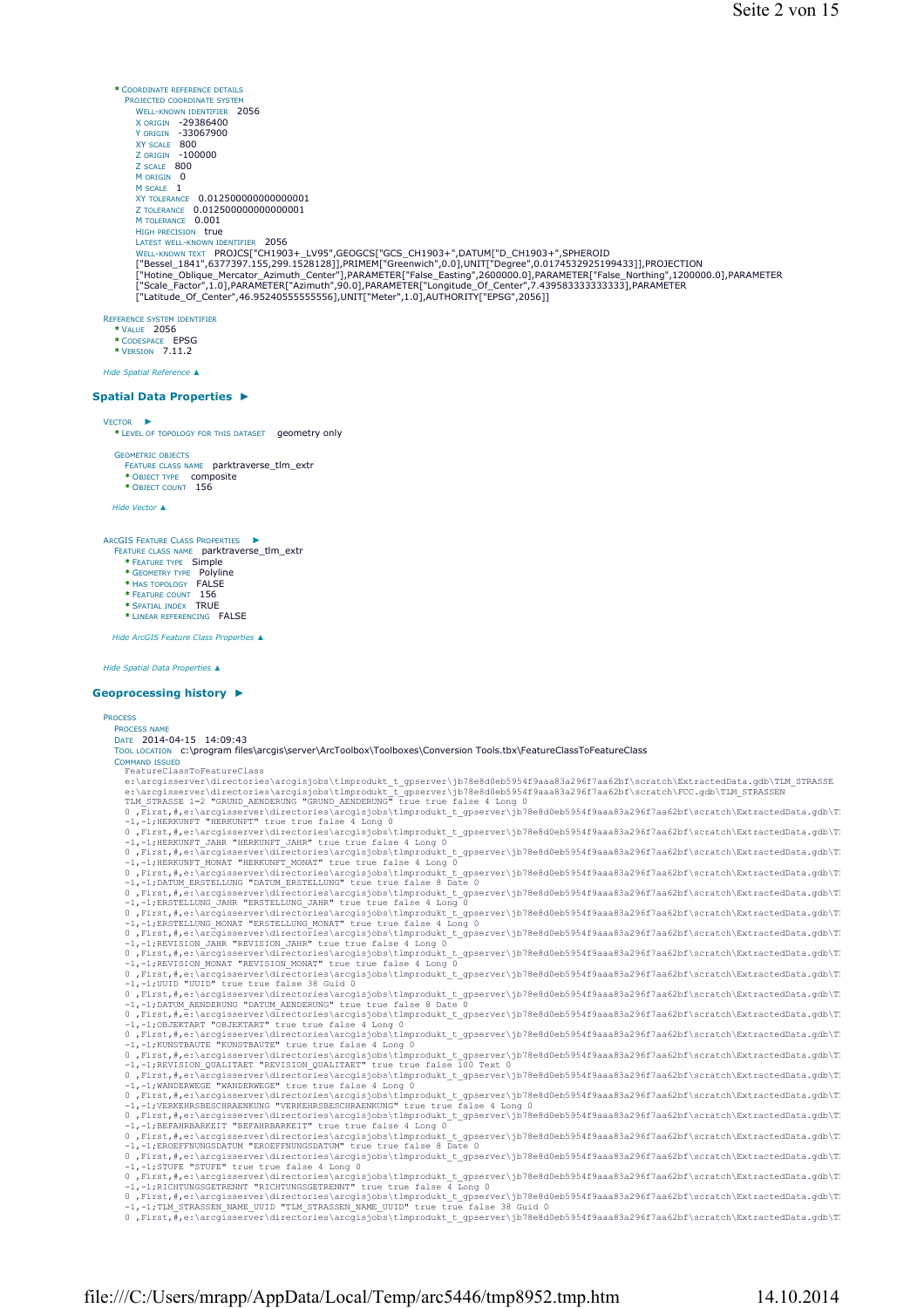| -1,-1; NAME "NAME" true true false 1000 Text 0<br>0, First, #, e:\arcgisserver\directories\arcgisjobs\tlmprodukt t gpserver\jb78e8d0eb5954f9aaa83a296f7aa62bf\scratch\ExtractedData.gdb\T                                        |
|----------------------------------------------------------------------------------------------------------------------------------------------------------------------------------------------------------------------------------|
| -1,-1; BELAGSART "BELAGSART" true true false 4 Long 0<br>0, First,#,e:\arcgisserver\directories\arcgisjobs\tlmprodukt t gpserver\jb78e8d0eb5954f9aaa83a296f7aa62bf\scratch\ExtractedData.gdb\T                                   |
| -1,-1; KREISEL "KREISEL" true true false 4 Long 0<br>0, First, #, e:\arcgisserver\directories\arcgisjobs\tlmprodukt t gpserver\jb78e8d0eb5954f9aaa83a296f7aa62bf\scratch\ExtractedData.gdb\T                                     |
| $-1, -1$ ; SHAPE Length "SHAPE Length" false true true 8 Double 0<br>0, First, #, e:\arcgisserver\directories\arcgisjobs\tlmprodukt t gpserver\jb78e8d0eb5954f9aaa83a296f7aa62bf\scratch\ExtractedData.gdb\T                     |
| $-1, -1"$ #<br>INCLUDE IN LINEAGE WHEN EXPORTING METADATA NO                                                                                                                                                                     |
| <b>PROCESS</b>                                                                                                                                                                                                                   |
| <b>PROCESS NAME</b><br>DATE 2014-04-15 14:09:44                                                                                                                                                                                  |
| TOOL LOCATION c:\program files\arcgis\server\ArcToolbox\Toolboxes\Data Management Tools.tbx\RemoveSpatialIndex                                                                                                                   |
| <b>COMMAND ISSUED</b><br>RemoveSpatialIndex GPLO                                                                                                                                                                                 |
| INCLUDE IN LINEAGE WHEN EXPORTING METADATA NO                                                                                                                                                                                    |
| <b>PROCESS</b><br><b>PROCESS NAME</b>                                                                                                                                                                                            |
| DATE 2014-04-15 14:20:18<br>TOOL LOCATION c:\program files\arcgis\server\ArcToolbox\Toolboxes\Data Management Tools.tbx\AddSpatialIndex                                                                                          |
| <b>COMMAND ISSUED</b><br>AddSpatialIndex GPL0 0 0 0                                                                                                                                                                              |
| INCLUDE IN LINEAGE WHEN EXPORTING METADATA NO                                                                                                                                                                                    |
| <b>PROCESS</b><br><b>PROCESS NAME</b>                                                                                                                                                                                            |
| DATE 2014-04-15 14:20:25<br>TOOL LOCATION \\st72520a\servertoolboxes\$\TImProdukt_T\DhmForPython.tbx\CoordinateConverterModule                                                                                                   |
| <b>COMMAND ISSUED</b><br>CoordinateConverterModule                                                                                                                                                                               |
| e:\arcgisserver\directories\arcgisjobs\tlmprodukt t gpserver\jb78e8d0eb5954f9aaa83a296f7aa62bf\scratch\ExtractedData.gdb\TLM STRASSEN<br>CH1903+ LV95 LHN95                                                                      |
| e:\arcgisserver\directories\arcgisjobs\tlmprodukt t gpserver\jb78e8d0eb5954f9aaa83a296f7aa62bf\scratch\FCC.gdb\TLM STRASSEN\TLM STRAS:<br>CH1903+ LV95 LN 1902 "1 Meters" true true                                              |
| INCLUDE IN LINEAGE WHEN EXPORTING METADATA NO                                                                                                                                                                                    |
| <b>PROCESS</b><br><b>PROCESS NAME</b>                                                                                                                                                                                            |
| DATE 2014-08-12 15:11:55<br>TOOL LOCATION c:\programme\arcgis\desktop10.0\ArcToolbox\Toolboxes\Data Management Tools.tbx\CopyFeatures                                                                                            |
| <b>COMMAND ISSUED</b><br>CopyFeatures P:\data\maindata\ba stopo\origdata\order\swiss tlm 3d\201407\FGDB\swissTLM3D 1 2 LV95 LN02.gdb\TLM STRASSEN\TLM STRASSE                                                                    |
| "Database Connections\a ba stopo.sde\A BA STOPO.TLM STRASSE 1" # 0 0 0<br>INCLUDE IN LINEAGE WHEN EXPORTING METADATA NO                                                                                                          |
| <b>PROCESS</b>                                                                                                                                                                                                                   |
| <b>PROCESS NAME</b><br>DATE 2014-08-14 18:24:25                                                                                                                                                                                  |
| TOOL LOCATION c:\program files (x86)\arcgis\desktop10.1\ArcToolbox\Toolboxes\Data Management Tools.tbx\ChangePrivileges<br><b>COMMAND ISSUED</b>                                                                                 |
| ChangePrivileges 'Database Connections\a_ba_stopo_int.sde\A_BA_STOPO.tlm_aus_einfahrt';'Database<br>Connections\a ba stopo int.sde\A BA STOPO.tlm strasse';'Database Connections\a ba stopo int.sde\A BA STOPO.tlm strasseninfo' |
| read swisstopo GRANT #<br>INCLUDE IN LINEAGE WHEN EXPORTING METADATA NO                                                                                                                                                          |
| Hide Geoprocessing history ▲                                                                                                                                                                                                     |
| Distribution $\blacktriangleright$                                                                                                                                                                                               |
| <b>DISTRIBUTION FORMAT</b>                                                                                                                                                                                                       |
| * NAME File Geodatabase Feature Class                                                                                                                                                                                            |
| Hide Distribution ▲                                                                                                                                                                                                              |
| Fields $\blacktriangleright$                                                                                                                                                                                                     |
| DETAILS FOR OBJECT parktraverse_tlm_extr ▶<br>* TYPE Feature Class                                                                                                                                                               |
| * ROW COUNT 156                                                                                                                                                                                                                  |
| FIELD OBJECTID ▶<br>* ALIAS OBJECTID                                                                                                                                                                                             |
| * DATA TYPE OID<br>* WIDTH 4                                                                                                                                                                                                     |
| * PRECISION 0<br>* SCALE 0                                                                                                                                                                                                       |
| * FIELD DESCRIPTION<br>Internal feature number.                                                                                                                                                                                  |
| * DESCRIPTION SOURCE                                                                                                                                                                                                             |
| Esri                                                                                                                                                                                                                             |
| * DESCRIPTION OF VALUES Sequential unique whole numbers that are automatically generated.                                                                                                                                        |
| Hide Field OBJECTID ▲                                                                                                                                                                                                            |
| FIELD Shape ▶                                                                                                                                                                                                                    |
| * ALIAS Shape<br>* DATA TYPE Geometry                                                                                                                                                                                            |
| * WIDTH 0<br>* PRECISION 0                                                                                                                                                                                                       |
| * SCALE 0<br>* FIELD DESCRIPTION                                                                                                                                                                                                 |
| Feature geometry.                                                                                                                                                                                                                |
| * DESCRIPTION SOURCE<br>Esri                                                                                                                                                                                                     |
| * DESCRIPTION OF VALUES Coordinates defining the features.                                                                                                                                                                       |
|                                                                                                                                                                                                                                  |

*Hide Field Shape ▲*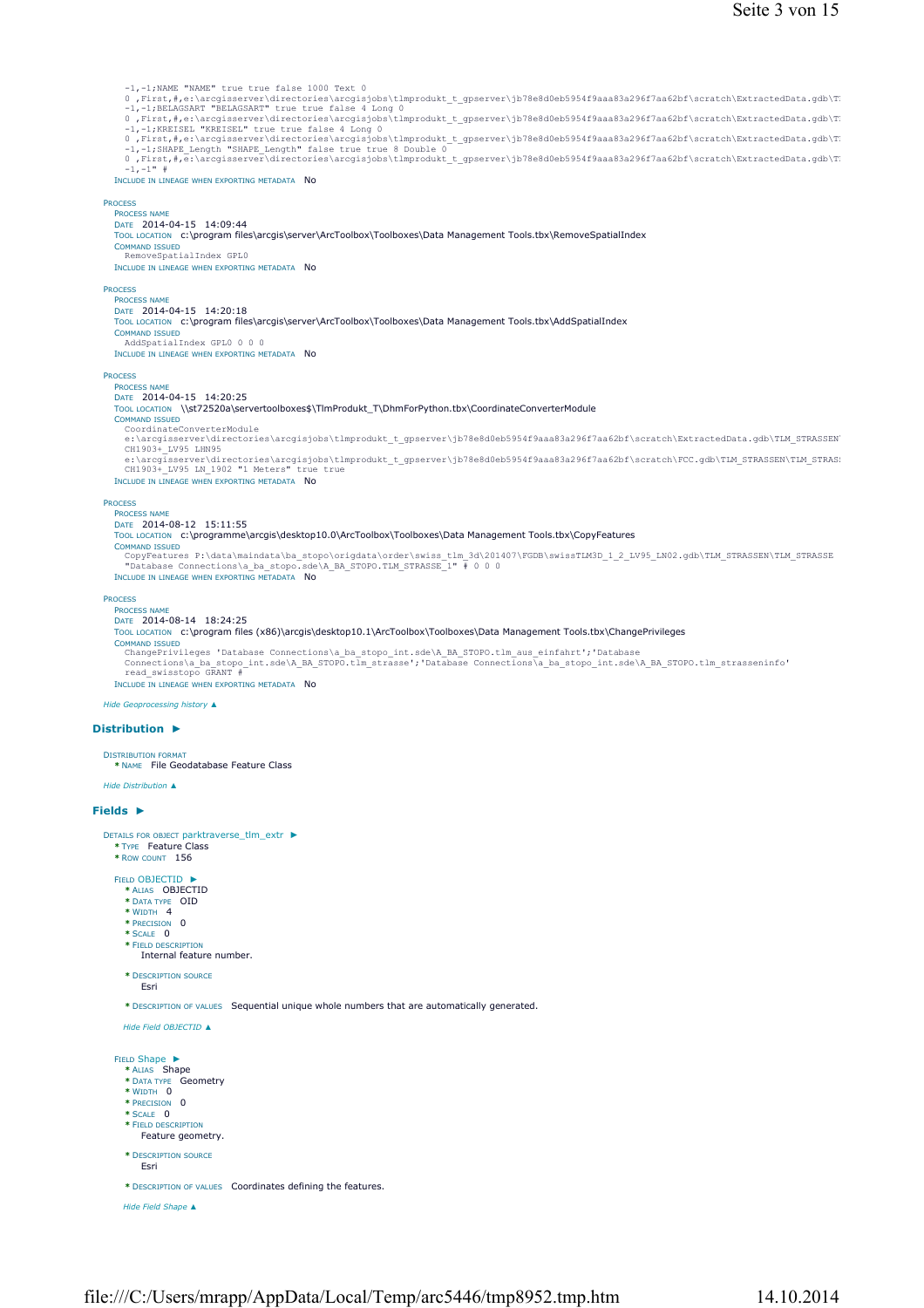# FIELD GRUND\_AENDERUNG **|\***<br> **\*** ALIAS GRUND\_AENDERUNG<br> **\*** DATA TYPE Integer<br> **\*** WIDTH 4<br> **\*** PRECISION 0<br> **\*** PRECISION ►

- 
- 
- 
- 

SUBTYPE INFORMATION

| * SUBTYPE NAME (SUBTYPE CODE) |     |
|-------------------------------|-----|
| Markierte Spur (19)           | 200 |
| 1m Wegfragment (17)           | 200 |
| 2m Wegfragment (18)           | 200 |
| 1m Weg (16)                   | 200 |
| 4m Strasse (10)               | 200 |
| 3m Strasse (11)               | 200 |
| 10m Strasse (8)               | 200 |
| 2m Weg (15)                   | 200 |
| Zufahrt (5)                   | 200 |
| 6m Strasse (9)                | 200 |
| Verbindung (4)                | 200 |
| Platz $(12)$                  | 200 |
| Dienstzufahrt (6)             | 200 |
| Autozug (13)                  | 200 |
| Faehre (14)                   | 200 |
| Klettersteig (22)             | 200 |
| Autobahn (2)                  | 200 |
| Autostrasse (21)              | 200 |
| Ausfahrt (0)                  | 200 |
| Einfahrt (1)                  | 200 |
| Raststaette (3)               | 200 |
| 8m Strasse (20)               | 200 |

**\*** DOMAIN NAME TLM\_GRUND\_AENDERUNG\_CD **\*** DESCRIPTION **\*** TYPE Coded Value **\*** MERGE RULE Default value **\*** SPLIT RULE Duplicate

- 
- 
- 

*Hide Field GRUND\_AENDERUNG ▲*

## ►

- FIELD HERKUNFT **\*** ALIAS HERKUNFT **\*** DATA TYPE Integer **\*** WIDTH 4 **\*** PRECISION 0 **\*** SCALE 0
	-
- 
- 

SUBTYPE INFORMATION

| * SUBTYPE NAME (SUBTYPE CODE) |     |  |
|-------------------------------|-----|--|
| Markierte Spur (19)           | 100 |  |
| 1m Wegfragment (17)           | 100 |  |
| 2m Wegfragment (18)           | 100 |  |
| 1m Weg (16)                   | 100 |  |
| 4m Strasse (10)               | 100 |  |
| 3m Strasse (11)               | 100 |  |
| 10m Strasse (8)               | 100 |  |
| 2m Weg (15)                   | 100 |  |
| Zufahrt (5)                   | 100 |  |
| 6m Strasse (9)                | 100 |  |
| Verbindung (4)                | 100 |  |
| Platz $(12)$                  | 100 |  |
| Dienstzufahrt (6)             | 100 |  |
| Autozug (13)                  | 100 |  |
| Faehre (14)                   | 100 |  |
| Klettersteig (22)             | 100 |  |
| Autobahn (2)                  | 100 |  |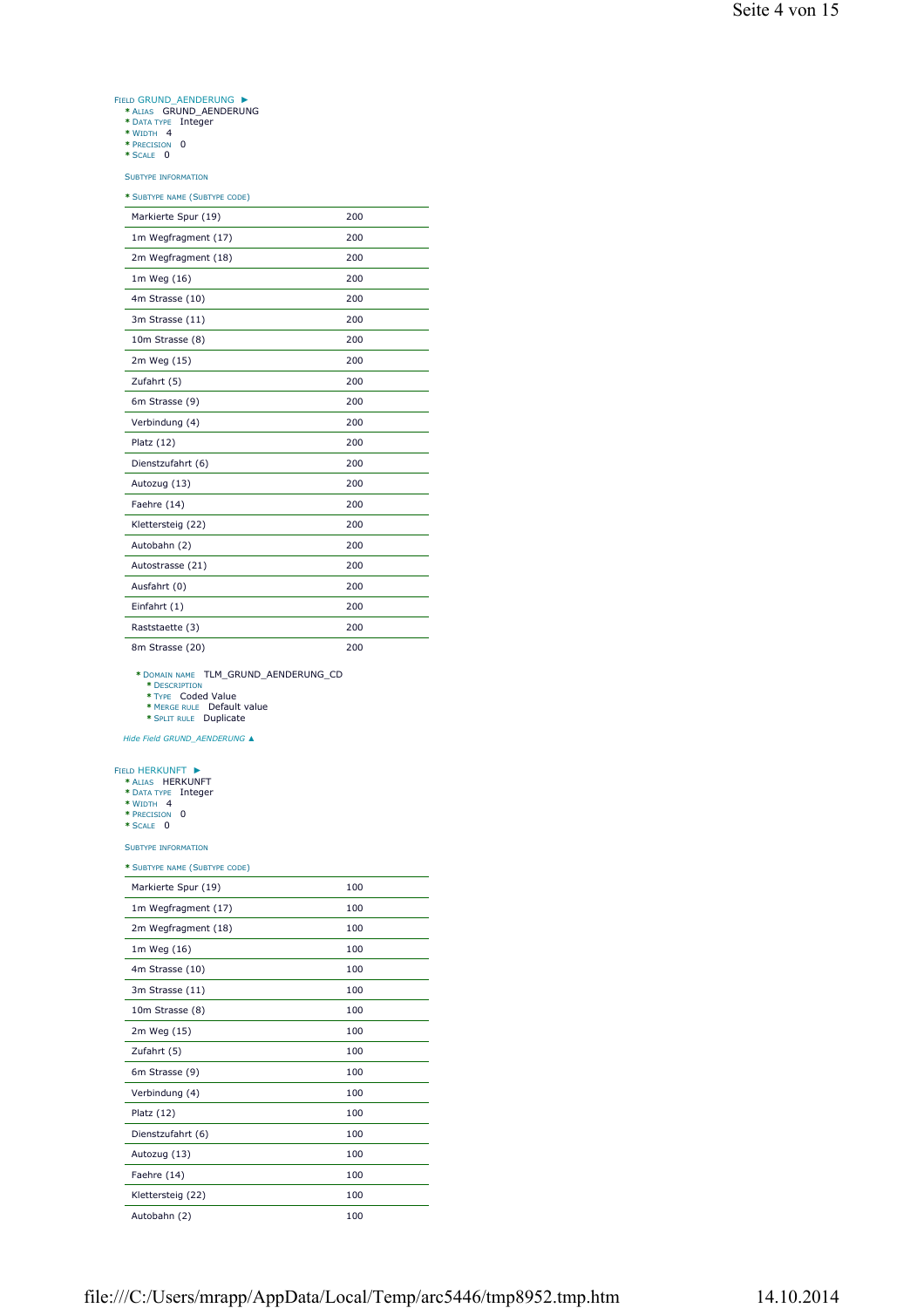| Autostrasse (21)                                                                                                                                        | 100  |
|---------------------------------------------------------------------------------------------------------------------------------------------------------|------|
| Ausfahrt (0)                                                                                                                                            | 100  |
| Einfahrt (1)                                                                                                                                            | 100  |
| Raststaette (3)                                                                                                                                         | 100  |
| 8m Strasse (20)                                                                                                                                         | 100  |
| * DOMAIN NAME TLM_HERKUNFT_CD_2<br>* DESCRIPTION<br>* TYPE Coded Value<br>* MERGE RULE Default value<br>* SPLIT RULE Duplicate<br>Hide Field HERKUNFT ▲ |      |
| FIELD HERKUNFT_JAHR ▶<br>* ALIAS HERKUNFT_JAHR<br>* DATA TYPE<br>Integer<br>* WIDTH 4<br>* PRECISION<br>0<br>* SCALE 0<br><b>SUBTYPE INFORMATION</b>    |      |
| * SUBTYPE NAME (SUBTYPE CODE)                                                                                                                           |      |
| Markierte Spur (19)                                                                                                                                     | 1900 |
| 1m Wegfragment (17)                                                                                                                                     | 1900 |
| 2m Wegfragment (18)                                                                                                                                     | 1900 |
| 1m Weg (16)                                                                                                                                             | 1900 |
| 4m Strasse (10)                                                                                                                                         | 1900 |
| 3m Strasse (11)                                                                                                                                         | 1900 |
| 10m Strasse (8)                                                                                                                                         | 1900 |
| 2m Weg (15)                                                                                                                                             | 1900 |
| Zufahrt (5)                                                                                                                                             | 1900 |
| 6m Strasse (9)                                                                                                                                          | 1900 |
| Verbindung (4)                                                                                                                                          | 1900 |
| Platz $(12)$                                                                                                                                            | 1900 |
| Dienstzufahrt (6)                                                                                                                                       | 1900 |
| Autozug (13)                                                                                                                                            | 1900 |
| Faehre (14)                                                                                                                                             | 1900 |
| Klettersteig (22)                                                                                                                                       | 1900 |
| Autobahn (2)                                                                                                                                            | 1900 |
| Autostrasse (21)                                                                                                                                        | 1900 |
| Ausfahrt (0)                                                                                                                                            | 1900 |
| Einfahrt (1)                                                                                                                                            | 1900 |
| Raststaette (3)                                                                                                                                         | 1900 |
| 8m Strasse (20)                                                                                                                                         | 1900 |
| * DOMAIN NAME TLM_JAHR_RD<br>* DESCRIPTION<br>* TYPE Range<br>* MERGE RULE Default value<br>* SPLIT RULE Duplicate<br>Hide Field HERKUNFT_JAHR ▲        |      |
| FIELD HERKUNFT_MONAT ▶<br>* ALIAS HERKUNFT_MONAT<br>* DATA TYPE<br>Integer<br>* WIDTH 4<br>* PRECISION<br>0<br>* SCALE 0<br><b>SUBTYPE INFORMATION</b>  |      |
| * SUBTYPE NAME (SUBTYPE CODE)                                                                                                                           |      |
| Markierte Spur (19)                                                                                                                                     | 1    |
| 1m Wegfragment (17)                                                                                                                                     | 1    |
| 2m Wegfragment (18)                                                                                                                                     | 1    |
| 1m Weg (16)                                                                                                                                             | 1    |
| 4m Strasse (10)                                                                                                                                         | 1    |
| 3m Strasse (11)                                                                                                                                         | 1    |
| 10m Strasse (8)                                                                                                                                         | 1    |
|                                                                                                                                                         |      |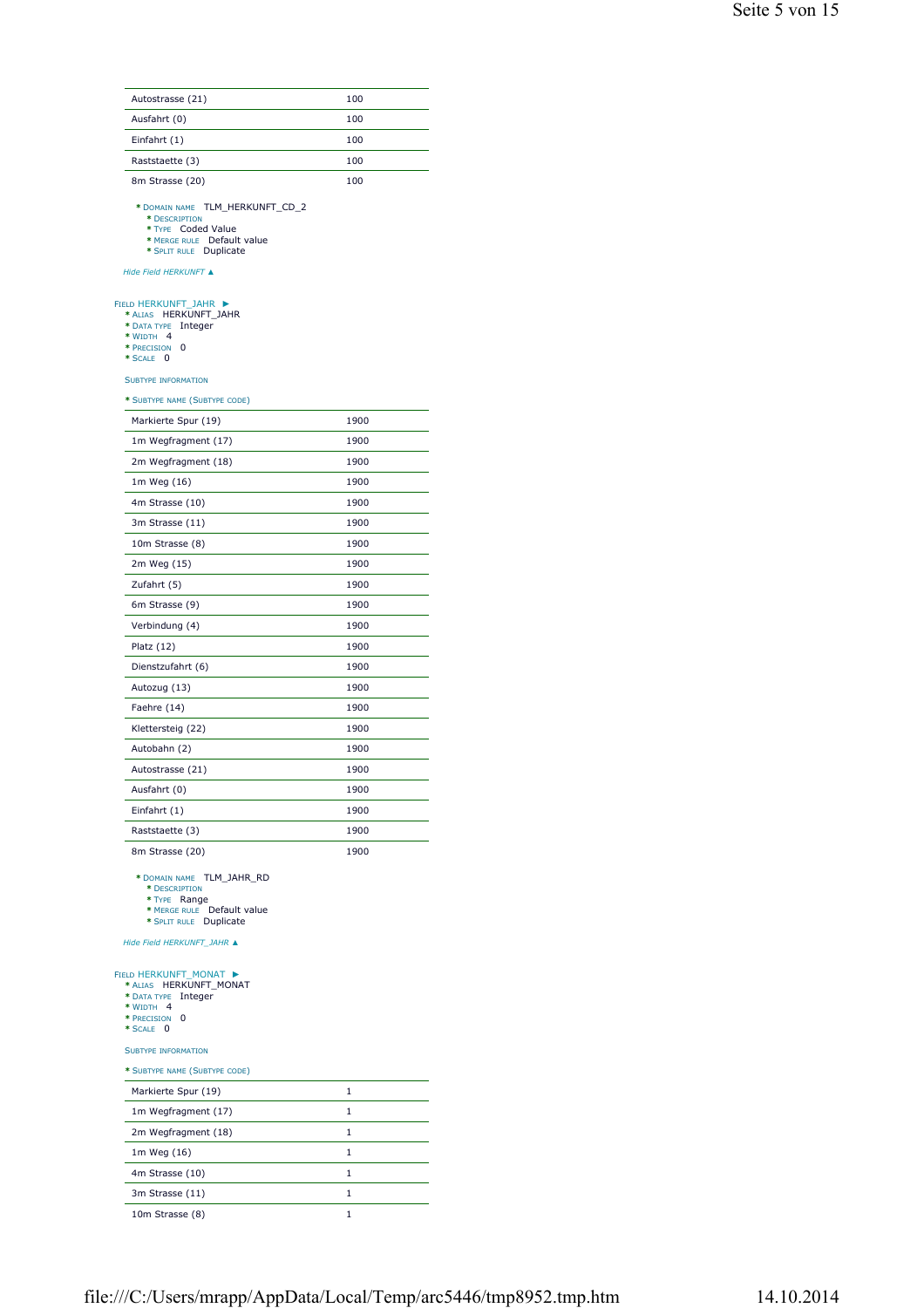| 2m Weg (15)       | 1            |
|-------------------|--------------|
| Zufahrt (5)       | 1            |
| 6m Strasse (9)    | 1            |
| Verbindung (4)    | 1            |
| Platz $(12)$      | 1            |
| Dienstzufahrt (6) | 1            |
| Autozug (13)      | 1            |
| Faehre (14)       | 1            |
| Klettersteig (22) | 1            |
| Autobahn (2)      | 1            |
| Autostrasse (21)  | 1            |
| Ausfahrt (0)      | 1            |
| Einfahrt (1)      | 1            |
| Raststaette (3)   | 1            |
| 8m Strasse (20)   | $\mathbf{1}$ |

**\*** DOMAIN NAME TLM\_MONAT\_CD **\*** DESCRIPTION **\*** TYPE Coded Value **\*** MERGE RULE Default value **\*** SPLIT RULE Duplicate

- 
- 
- 

*Hide Field HERKUNFT\_MONAT ▲*

## FIELD DATUM\_ERSTELLUNG <br> **\*** ALIAS DATUM\_ERSTELLUNG<br>
\* DATA TYPE Date<br>
\* WIDTH 8<br>
\* PRECISION 0<br>
\* PRECISION 0 ►

- 
- 
- 
- 

*Hide Field DATUM\_ERSTELLUNG ▲*

#### FIELD ERSTELLUNG\_JAHR ►

- **\*** ALIAS ERSTELLUNG\_JAHR **\*** DATA TYPE Integer **\*** WIDTH 4 **\*** PRECISION 0 **\*** SCALE 0
- 
- 
- 

## SUBTYPE INFORMATION

## **\*** SUBTYPE NAME (SUBTYPE CODE)

| Markierte Spur (19) | 1900 |
|---------------------|------|
| 1m Wegfragment (17) | 1900 |
| 2m Wegfragment (18) | 1900 |
| 1m Weg (16)         | 1900 |
| 4m Strasse (10)     | 1900 |
| 3m Strasse (11)     | 1900 |
| 10m Strasse (8)     | 1900 |
| 2m Weg (15)         | 1900 |
| Zufahrt (5)         | 1900 |
| 6m Strasse (9)      | 1900 |
| Verbindung (4)      | 1900 |
| Platz $(12)$        | 1900 |
| Dienstzufahrt (6)   | 1900 |
| Autozug (13)        | 1900 |
| Faehre (14)         | 1900 |
| Klettersteig (22)   | 1900 |
| Autobahn (2)        | 1900 |
| Autostrasse (21)    | 1900 |
| Ausfahrt (0)        | 1900 |
| Einfahrt (1)        | 1900 |
| Raststaette (3)     | 1900 |
| 8m Strasse (20)     | 1900 |

**\*** DOMAIN NAME TLM\_JAHR\_RD **\*** DESCRIPTION

**\*** TYPE Range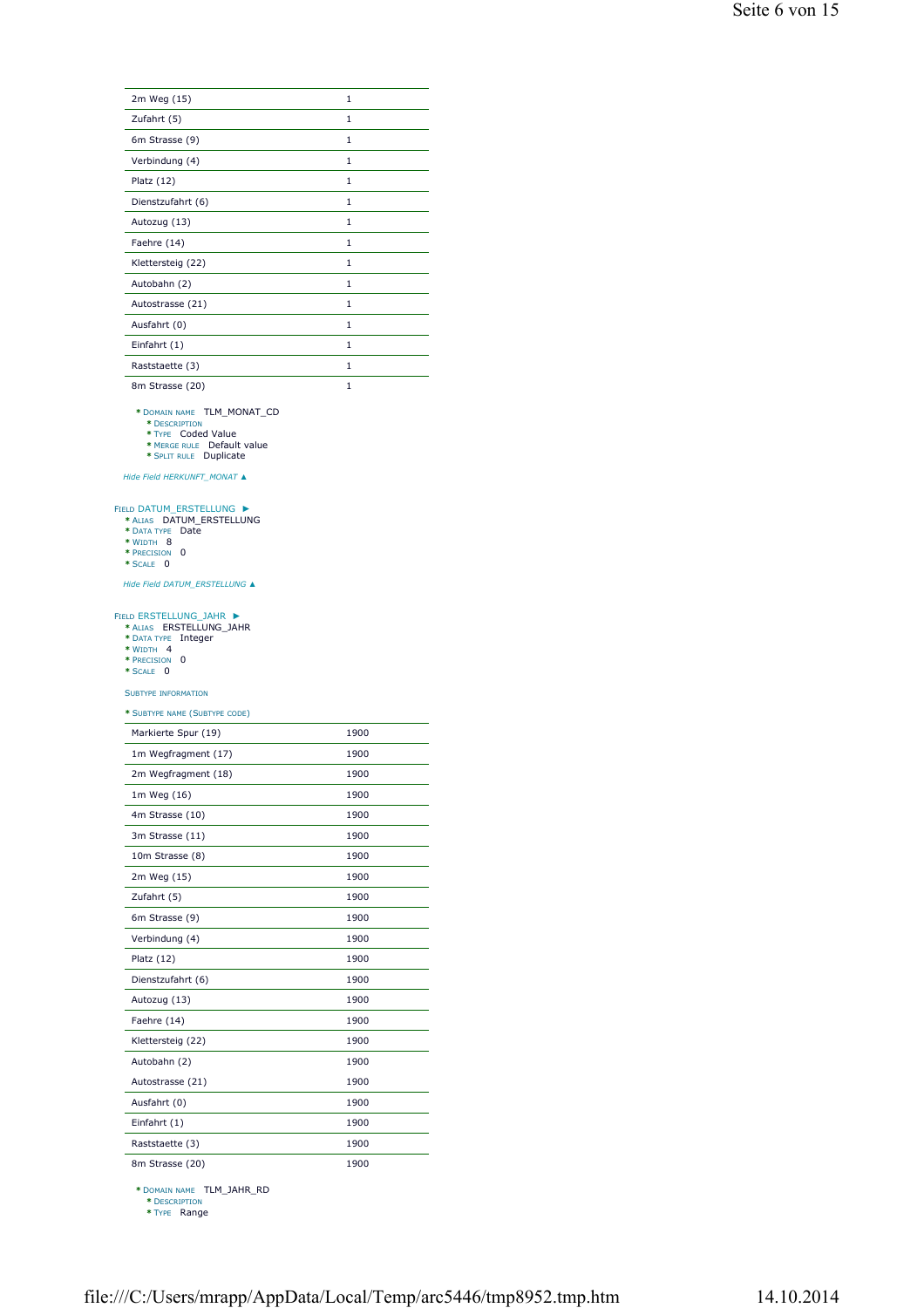## **\*** MERGE RULE Default value **\*** SPLIT RULE Duplicate

*Hide Field ERSTELLUNG\_JAHR ▲*

#### FIELD ERSTELLUNG\_MONAT ►

- **\*** ALIAS ERSTELLUNG\_MONAT **\*** DATA TYPE Integer **\*** WIDTH 4 **\*** PRECISION 0 **\*** SCALE 0
- 
- 
- 

SUBTYPE INFORMATION

**\*** SUBTYPE NAME (SUBTYPE CODE)

| Markierte Spur (19) | $\mathbf{1}$ |
|---------------------|--------------|
| 1m Wegfragment (17) | $\mathbf{1}$ |
| 2m Wegfragment (18) | 1            |
| 1m Weg (16)         | 1            |
| 4m Strasse (10)     | $\mathbf{1}$ |
| 3m Strasse (11)     | $\mathbf{1}$ |
| 10m Strasse (8)     | $\mathbf{1}$ |
| 2m Weg (15)         | 1            |
| Zufahrt (5)         | 1            |
| 6m Strasse (9)      | 1            |
| Verbindung (4)      | 1            |
| Platz $(12)$        | $\mathbf{1}$ |
| Dienstzufahrt (6)   | $\mathbf{1}$ |
| Autozug (13)        | 1            |
| Faehre (14)         | 1            |
| Klettersteig (22)   | $\mathbf{1}$ |
| Autobahn (2)        | 1            |
| Autostrasse (21)    | $\mathbf{1}$ |
| Ausfahrt (0)        | 1            |
| Einfahrt (1)        | $\mathbf{1}$ |
| Raststaette (3)     | 1            |
| 8m Strasse (20)     | 1            |

**\*** DOMAIN NAME TLM\_MONAT\_CD **\*** DESCRIPTION **\*** TYPE Coded Value **\*** MERGE RULE Default value **\*** SPLIT RULE Duplicate

*Hide Field ERSTELLUNG\_MONAT ▲*

#### ►

FIELD REVISION\_JAHR <br> **\*** Alias REVISION\_JAHR<br> **\*** DATA TYPE Integer<br> **\*** WIDTH 4<br> **\*** PRECISION 0<br> **\*** SCALE 0

- 
- 

### SUBTYPE INFORMATION

| Markierte Spur (19) | 1900 |
|---------------------|------|
| 1m Wegfragment (17) | 1900 |
| 2m Wegfragment (18) | 1900 |
| 1m Weg (16)         | 1900 |
| 4m Strasse (10)     | 1900 |
| 3m Strasse (11)     | 1900 |
| 10m Strasse (8)     | 1900 |
| 2m Weg (15)         | 1900 |
| Zufahrt (5)         | 1900 |
| 6m Strasse (9)      | 1900 |
| Verbindung (4)      | 1900 |
| Platz $(12)$        | 1900 |
| Dienstzufahrt (6)   | 1900 |
| Autozug (13)        | 1900 |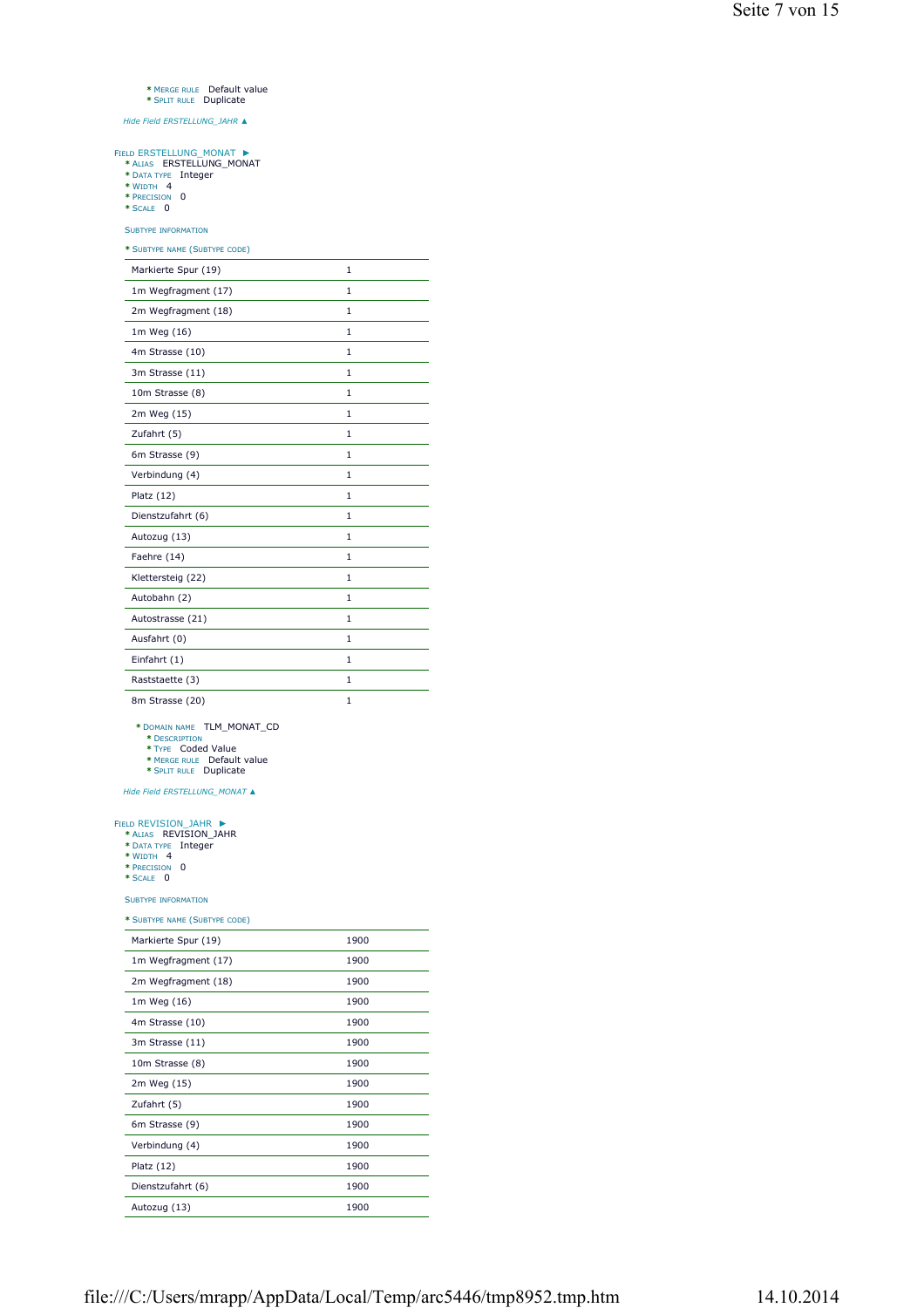| Faehre (14)                                                                                                                                  | 1900 |
|----------------------------------------------------------------------------------------------------------------------------------------------|------|
| Klettersteig (22)                                                                                                                            | 1900 |
| Autobahn (2)                                                                                                                                 | 1900 |
| Autostrasse (21)                                                                                                                             | 1900 |
| Ausfahrt (0)                                                                                                                                 | 1900 |
| Einfahrt (1)                                                                                                                                 | 1900 |
| Raststaette (3)                                                                                                                              | 1900 |
| 8m Strasse (20)                                                                                                                              | 1900 |
| * DOMAIN NAME TLM_JAHR_RD<br>* DESCRIPTION<br>* TYPE Range<br>* MERGE RULE Default value<br>* SPLIT RULE Duplicate                           |      |
| Hide Field REVISION_JAHR ▲                                                                                                                   |      |
| FIELD REVISION_MONAT ▶<br>* ALIAS REVISION_MONAT<br>* DATA TYPE<br>Integer<br>* WIDTH 4<br>* PRECISION<br>0<br>* SCALE<br>0                  |      |
| <b>SUBTYPE INFORMATION</b>                                                                                                                   |      |
| * SUBTYPE NAME (SUBTYPE CODE)                                                                                                                |      |
| Markierte Spur (19)                                                                                                                          | 1    |
| 1m Wegfragment (17)                                                                                                                          | 1    |
| 2m Wegfragment (18)                                                                                                                          | 1    |
| 1m Weg (16)                                                                                                                                  | 1    |
| 4m Strasse (10)                                                                                                                              | 1    |
| 3m Strasse (11)                                                                                                                              | 1    |
| 10m Strasse (8)                                                                                                                              | 1    |
| 2m Weg (15)                                                                                                                                  | 1    |
| Zufahrt (5)                                                                                                                                  | 1    |
| 6m Strasse (9)                                                                                                                               | 1    |
| Verbindung (4)                                                                                                                               | 1    |
| Platz $(12)$                                                                                                                                 | 1    |
| Dienstzufahrt (6)                                                                                                                            | 1    |
| Autozug (13)                                                                                                                                 | 1    |
| Faehre (14)                                                                                                                                  | 1    |
| Klettersteig (22)                                                                                                                            | 1    |
| Autobahn (2)                                                                                                                                 | 1    |
| Autostrasse (21)                                                                                                                             | 1    |
|                                                                                                                                              |      |
| Ausfahrt (0)                                                                                                                                 | 1    |
| Einfahrt (1)                                                                                                                                 | 1    |
| Raststaette (3)                                                                                                                              | 1    |
| 8m Strasse (20)<br>* DOMAIN NAME TLM_MONAT_CD<br>* DESCRIPTION<br>* TYPE Coded Value<br>* MERGE RULE Default value<br>* SPLIT RULE Duplicate | 1    |
| Hide Field REVISION_MONAT ▲                                                                                                                  |      |
| <b>FIELD UUID ▶</b><br>* ALIAS UUID<br>* DATA TYPE GUID<br>* WIDTH 38<br>* PRECISION 0<br>* SCALE 0<br>Hide Field UUID ▲                     |      |
| FIELD DATUM_AENDERUNG ▶                                                                                                                      |      |

**FIELD DATUM\_AENDERUNG <br>
<b>\*** ALIAS DATUM\_AENDERUNG<br>
\* DATA TYPE Date<br>
\* WIDTH 8<br>
\* PRECISION 0<br>
\* PRECISION 0

*Hide Field DATUM\_AENDERUNG ▲*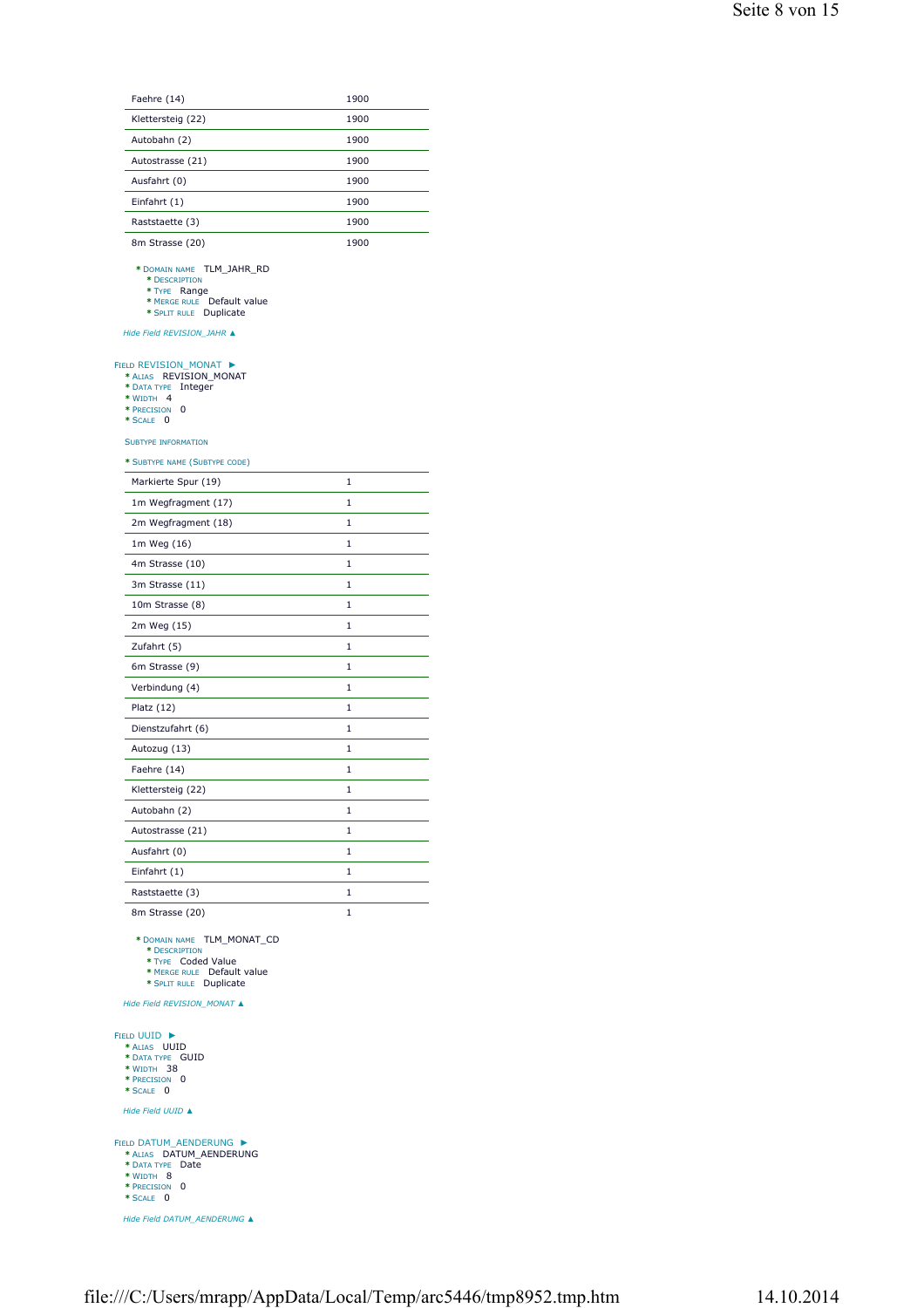## ►

- FIELD OBJEKTART **\*** ALIAS OBJEKTART **\*** DATA TYPE Integer **\*** WIDTH 4 **\*** PRECISION 0 **\*** SCALE 0
	-
	-
	-

SUBTYPE INFORMATION

## **\*** SUBTYPE NAME (SUBTYPE CODE)

| Markierte Spur (19) | 13 |
|---------------------|----|
| 1m Wegfragment (17) | 13 |
| 2m Wegfragment (18) | 13 |
| 1m Weg (16)         | 16 |
| 4m Strasse (10)     | 10 |
| 3m Strasse (11)     | 11 |
| 10m Strasse (8)     | 8  |
| 2m Weg (15)         | 15 |
| Zufahrt (5)         | 5  |
| 6m Strasse (9)      | 9  |
| Verbindung (4)      | 19 |
| Platz $(12)$        | 19 |
| Dienstzufahrt (6)   | 19 |
| Autozug (13)        | 19 |
| Faehre (14)         | 19 |
| Klettersteig (22)   | 19 |
| Autobahn (2)        | 19 |
| Autostrasse (21)    | 19 |
| Ausfahrt (0)        | 19 |
| Einfahrt (1)        | 19 |
| Raststaette (3)     | 19 |
| 8m Strasse (20)     | 19 |

*Hide Field OBJEKTART ▲*

## FIELD KUNSTBAUTE ►

| * ALIAS KUNSTBAUTE  |  |
|---------------------|--|
| * DATA TYPE Integer |  |
| * WIDTH 4           |  |
| * PRECISION 0       |  |
| $*$ SCALE 0         |  |

- 
- 
- 
- SUBTYPE INFORMATION

| Markierte Spur (19) | 999998 |
|---------------------|--------|
| 1m Wegfragment (17) | 100    |
| 2m Wegfragment (18) | 100    |
| 1m Weg (16)         | 100    |
| 4m Strasse (10)     | 100    |
| 3m Strasse (11)     | 100    |
| 10m Strasse (8)     | 100    |
| 2m Weg (15)         | 100    |
| Zufahrt (5)         | 100    |
| 6m Strasse (9)      | 100    |
| Verbindung (4)      | 100    |
| Platz (12)          | 100    |
| Dienstzufahrt (6)   | 100    |
| Autozug (13)        | 100    |
| Faehre (14)         | 100    |
| Klettersteig (22)   | 100    |
| Autobahn (2)        | 100    |
| Autostrasse (21)    | 100    |
| Ausfahrt (0)        | 100    |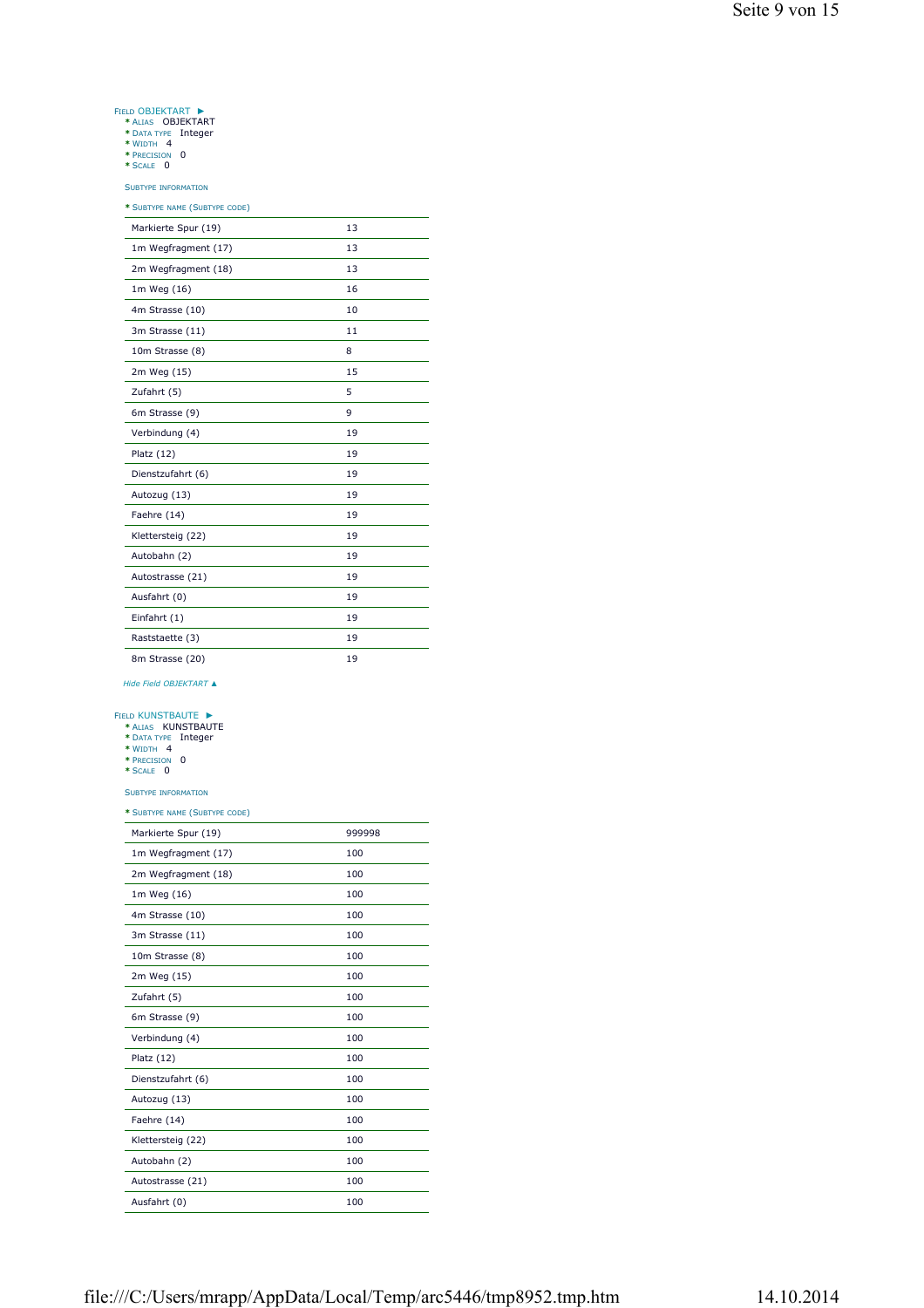| Einfahrt (1)                                                                                                                                | 100              |
|---------------------------------------------------------------------------------------------------------------------------------------------|------------------|
| Raststaette (3)                                                                                                                             | 100              |
| 8m Strasse (20)                                                                                                                             | 100              |
| TLM_STRASSE_KUNSTBAUTE_CD_1<br>* DOMAIN NAME                                                                                                |                  |
| * DESCRIPTION<br>* TYPE Coded Value                                                                                                         |                  |
| * MERGE RULE Default value<br>* SPLIT RULE Duplicate                                                                                        |                  |
| Hide Field KUNSTBAUTE ▲                                                                                                                     |                  |
| FIELD REVISION QUALITAET ><br>REVISION_QUALITAET<br>* ALIAS<br>String<br>* DATA TYPE                                                        |                  |
| * WIDTH 100<br>* PRECISION<br>0                                                                                                             |                  |
| * SCALE 0                                                                                                                                   |                  |
| Hide Field REVISION_QUALITAET ▲                                                                                                             |                  |
| <b>FIELD WANDERWEGE</b><br>* ALIAS WANDERWEGE<br>* DATA TYPE Integer<br>* WIDTH 4                                                           |                  |
| * PRECISION<br>0<br>* SCALE 0                                                                                                               |                  |
| <b>SUBTYPE INFORMATION</b>                                                                                                                  |                  |
| * SUBTYPE NAME (SUBTYPE CODE)                                                                                                               |                  |
| Markierte Spur (19)                                                                                                                         | no default value |
| 1m Wegfragment (17)                                                                                                                         | no default value |
| 2m Wegfragment (18)                                                                                                                         | no default value |
| 1m Weg (16)                                                                                                                                 | no default value |
| 4m Strasse (10)                                                                                                                             | no default value |
| 3m Strasse (11)                                                                                                                             | no default value |
| 10m Strasse (8)                                                                                                                             | no default value |
| 2m Weg (15)                                                                                                                                 | no default value |
| Zufahrt (5)                                                                                                                                 | no default value |
| 6m Strasse (9)                                                                                                                              | no default value |
| Verbindung (4)                                                                                                                              | no default value |
| Platz (12)                                                                                                                                  | no default value |
| Dienstzufahrt (6)                                                                                                                           | no default value |
| Autozug (13)                                                                                                                                | no default value |
| Faehre (14)                                                                                                                                 | no default value |
| Klettersteig (22)                                                                                                                           | no default value |
| Autobahn (2)                                                                                                                                | no default value |
| Autostrasse (21)                                                                                                                            | no default value |
| Ausfahrt (0)                                                                                                                                | no default value |
| Einfahrt (1)                                                                                                                                | no default value |
| Raststaette (3)                                                                                                                             | no default value |
| 8m Strasse (20)                                                                                                                             | no default value |
| * DOMAIN NAME TLM_WANDERWEGE_CD<br>* DESCRIPTION<br>* TYPE Coded Value<br>* MERGE RULE Default value<br>* SPLIT RULE Default value          |                  |
| Hide Field WANDERWEGE ▲                                                                                                                     |                  |
| <b>FIELD VERKEHRSBESCHRAENKUNG</b><br>* ALIAS VERKEHRSBESCHRAENKUNG<br>* DATA TYPE<br>Integer<br>* WIDTH 4<br>0<br>* PRECISION<br>* SCALE 0 |                  |
| <b>SUBTYPE INFORMATION</b>                                                                                                                  |                  |
| * SUBTYPE NAME (SUBTYPE CODE)                                                                                                               |                  |
| Markierte Spur (19)                                                                                                                         | no default value |
| 1m Wegfragment (17)                                                                                                                         | no default value |
|                                                                                                                                             |                  |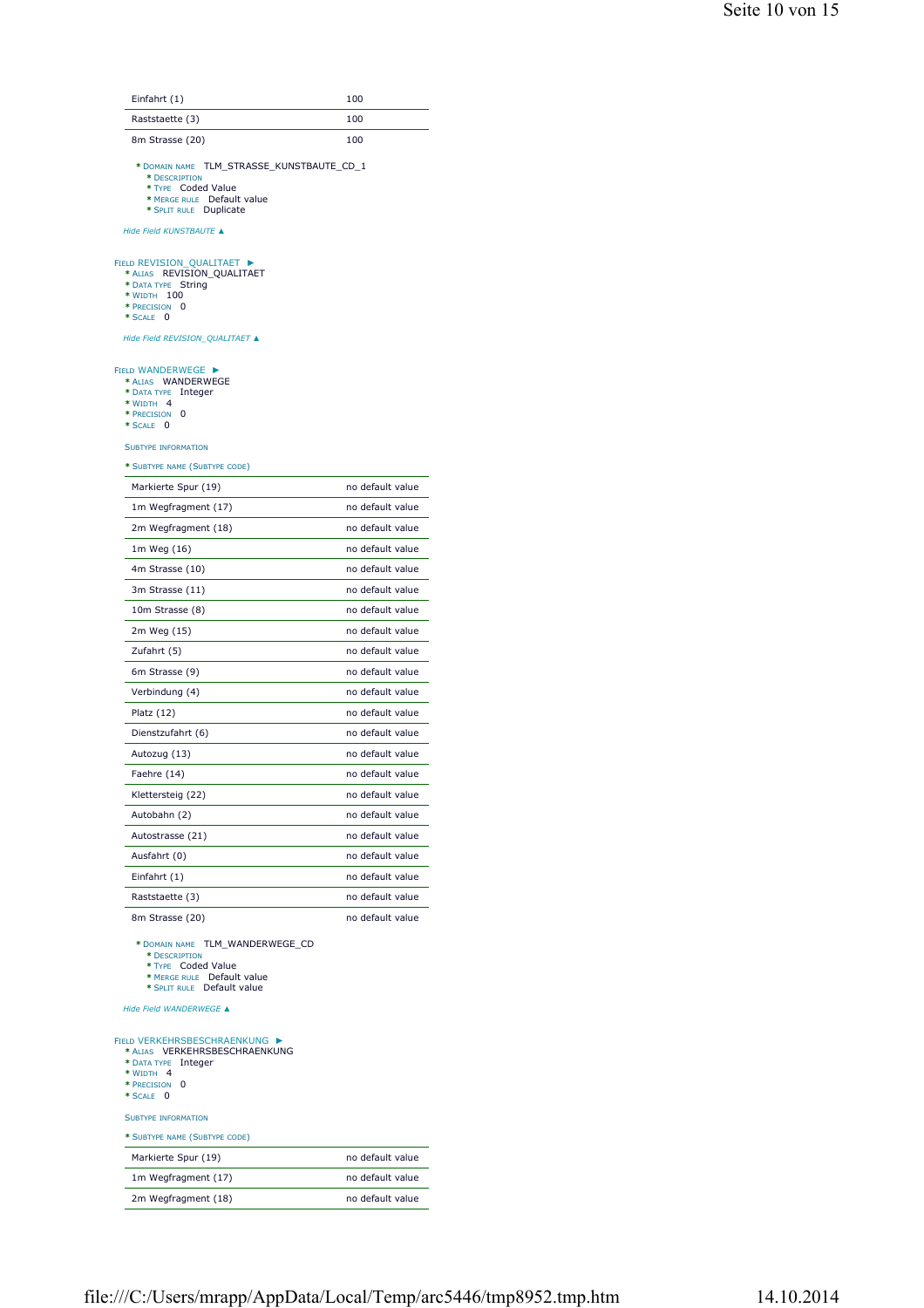| Seite 11 von 15 |  |  |
|-----------------|--|--|
|-----------------|--|--|

| 1m Weg (16)       | no default value |
|-------------------|------------------|
| 4m Strasse (10)   | no default value |
| 3m Strasse (11)   | no default value |
| 10m Strasse (8)   | no default value |
| 2m Weg (15)       | no default value |
| Zufahrt (5)       | no default value |
| 6m Strasse (9)    | no default value |
| Verbindung (4)    | no default value |
| Platz (12)        | no default value |
| Dienstzufahrt (6) | no default value |
| Autozug (13)      | no default value |
| Faehre (14)       | no default value |
| Klettersteig (22) | no default value |
| Autobahn (2)      | no default value |
| Autostrasse (21)  | no default value |
| Ausfahrt (0)      | no default value |
| Einfahrt (1)      | no default value |
| Raststaette (3)   | no default value |
| 8m Strasse (20)   | no default value |

**\*** DOMAIN NAME TLM\_VERKEHRSBESCHRAENKUNG\_CD\_1 **\*** DESCRIPTION **\*** TYPE Coded Value **\*** MERGE RULE Default value **\*** SPLIT RULE Duplicate

*Hide Field VERKEHRSBESCHRAENKUNG ▲*

## FIELD BEFAHRBARKEIT<br> **\*** Alias **BEFAHRBARKEIT**<br> **\*** DATA TYPE Integer<br> **\*** WIDTH 4<br> **\*** PRECISION 0<br> **\*** SCALE 0 ►

## SUBTYPE INFORMATION

## **\*** SUBTYPE NAME (SUBTYPE CODE)

| Markierte Spur (19) | 999998           |
|---------------------|------------------|
| 1m Wegfragment (17) | 999998           |
| 2m Wegfragment (18) | 999998           |
| 1m Weg (16)         | 999998           |
| 4m Strasse (10)     | 999998           |
| 3m Strasse (11)     | $\overline{2}$   |
| 10m Strasse (8)     | 999998           |
| 2m Weg (15)         | $\overline{2}$   |
| Zufahrt (5)         | 999998           |
| 6m Strasse (9)      | 999998           |
| Verbindung (4)      | 999998           |
| Platz (12)          | 999998           |
| Dienstzufahrt (6)   | 999998           |
| Autozug (13)        | 999998           |
| Faehre (14)         | 999998           |
| Klettersteig (22)   | no default value |
| Autobahn (2)        | 999998           |
| Autostrasse (21)    | 999998           |
| Ausfahrt (0)        | 999998           |
| Einfahrt (1)        | 999998           |
| Raststaette (3)     | 999998           |
| 8m Strasse (20)     | 999998           |

**\*** DOMAIN NAME TLM\_BOOLEAN\_CD **\*** DESCRIPTION **\*** TYPE Coded Value **\*** MERGE RULE Default value **\*** SPLIT RULE Duplicate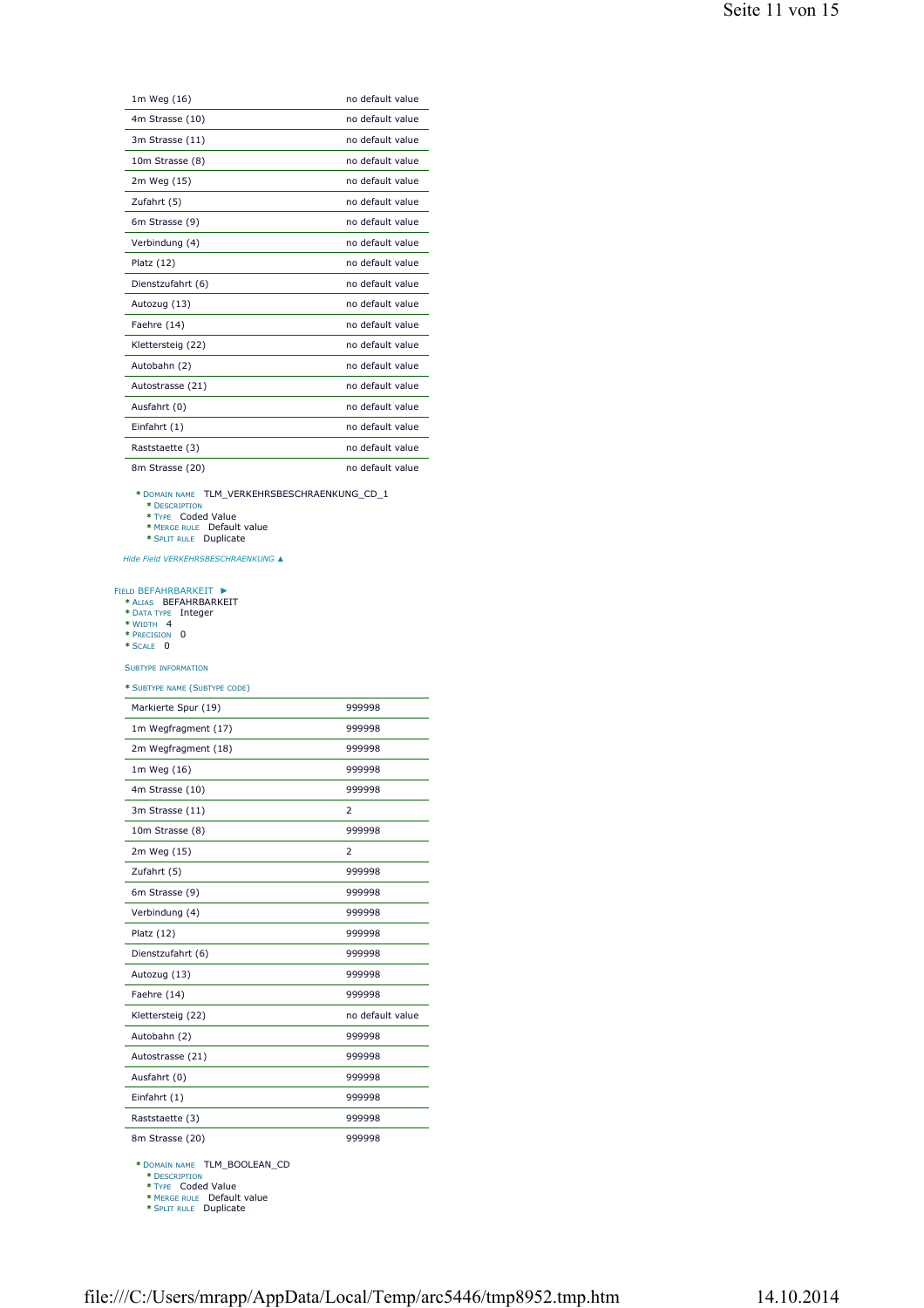## *Hide Field BEFAHRBARKEIT ▲*

►

- FIELD EROEFFNUNGSDATUM<br> **\*** Alias EROEFFNUNGSDATUM<br> **\*** Data Type Date<br> **\*** WIDTH 8<br> **\*** PRECISION 0
	-
	-

**\*** SCALE 0

*Hide Field EROEFFNUNGSDATUM ▲*

#### ►

- FIELD STUFE **\*** ALIAS STUFE **\*** DATA TYPE Integer **\*** WIDTH 4 **\*** PRECISION 0 **\*** SCALE 0
	-
	-
	-

## SUBTYPE INFORMATION

| * SUBTYPE NAME (SUBTYPE CODE) |          |
|-------------------------------|----------|
| Markierte Spur (19)           | 0        |
| 1m Wegfragment (17)           | $\Omega$ |
| 2m Wegfragment (18)           | $\Omega$ |
| 1m Weg (16)                   | 0        |
| 4m Strasse (10)               | $\Omega$ |
| 3m Strasse (11)               | $\Omega$ |
| 10m Strasse (8)               | 0        |
| 2m Weg (15)                   | $\Omega$ |
| Zufahrt (5)                   | $\Omega$ |
| 6m Strasse (9)                | 0        |
| Verbindung (4)                | 0        |
| Platz (12)                    | $\Omega$ |
| Dienstzufahrt (6)             | $\Omega$ |
| Autozug (13)                  | 0        |
| Faehre (14)                   | $\Omega$ |
| Klettersteig (22)             | $\Omega$ |
| Autobahn (2)                  | 0        |
| Autostrasse (21)              | $\Omega$ |
| Ausfahrt (0)                  | $\Omega$ |
| Einfahrt (1)                  | $\Omega$ |
| Raststaette (3)               | 0        |
|                               |          |

8m Strasse (20) 0

**\*** DOMAIN NAME TLM\_STUFE\_CD

**\*** DESCRIPTION **\*** TYPE Coded Value

**\*** MERGE RULE Default value **\*** SPLIT RULE Duplicate

*Hide Field STUFE ▲*

#### FIELD RICHTUNGSGETRENNT ►

| * ALTAS | RICHTUNGSGETRENNT   |  |
|---------|---------------------|--|
|         | * DATA TYPE Integer |  |

- 
- 
- **\*** WIDTH 4 **\*** PRECISION 0 **\*** SCALE 0

SUBTYPE INFORMATION

| Markierte Spur (19) | 999998       |
|---------------------|--------------|
| 1m Wegfragment (17) | 999998       |
| 2m Wegfragment (18) | 999998       |
| 1m Weg (16)         | 999998       |
| 4m Strasse (10)     | 1            |
| 3m Strasse (11)     | 1            |
| 10m Strasse (8)     | 1            |
| 2m Weg (15)         | $\mathbf{1}$ |
| Zufahrt (5)         | 1            |
| 6m Strasse (9)      | 1            |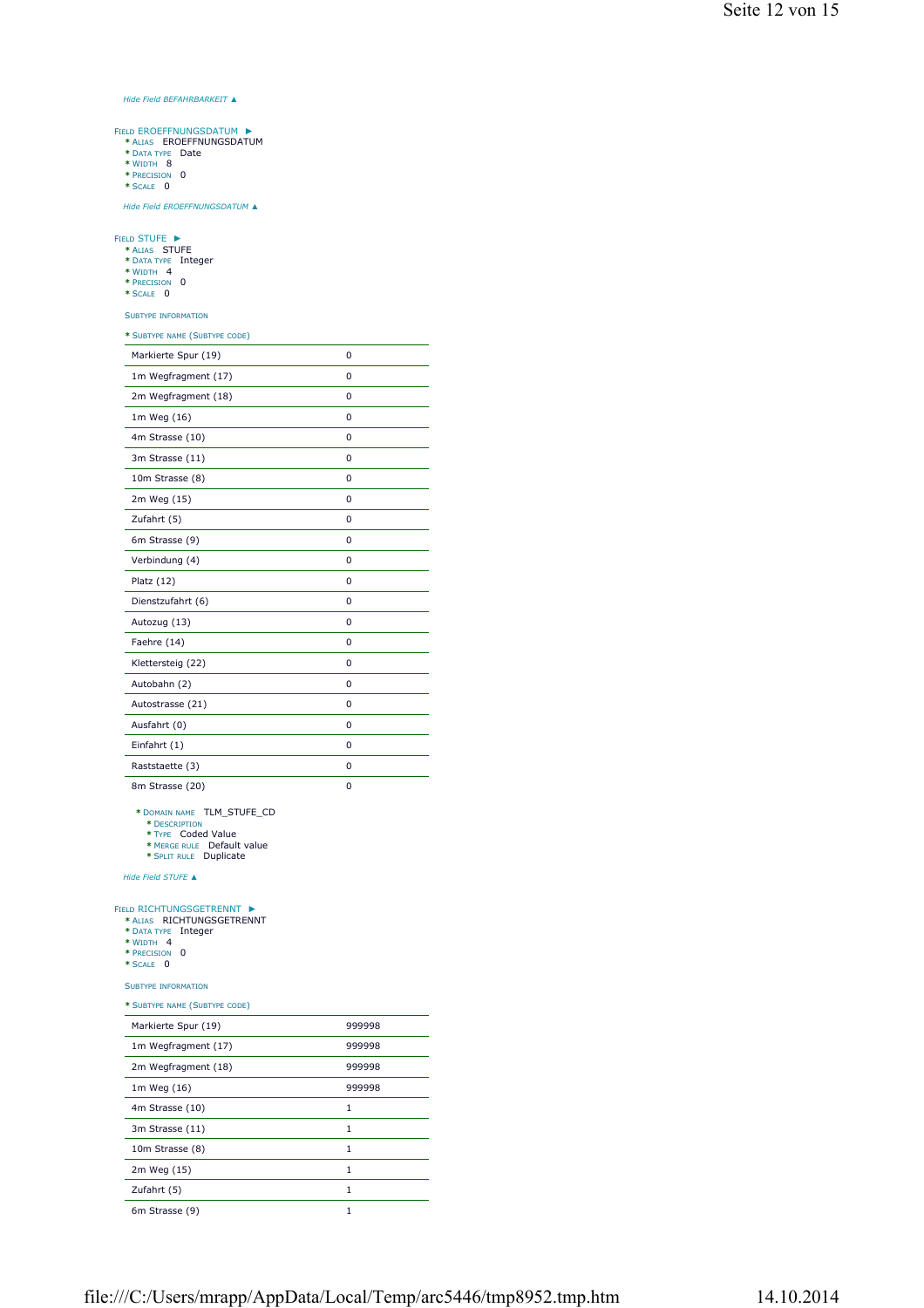| Verbindung (4)    | 999998         |
|-------------------|----------------|
| Platz $(12)$      | $\mathbf{1}$   |
| Dienstzufahrt (6) | 1              |
| Autozug (13)      | 999998         |
| Faehre (14)       | 999998         |
| Klettersteig (22) | 1              |
| Autobahn (2)      | $\overline{2}$ |
| Autostrasse (21)  | 1              |
| Ausfahrt (0)      | $\overline{2}$ |
| Einfahrt (1)      | $\overline{2}$ |
| Raststaette (3)   | $\overline{2}$ |
| 8m Strasse (20)   | 1              |

**\*** DOMAIN NAME TLM\_BOOLEAN\_CD **\*** DESCRIPTION **\*** TYPE Coded Value **\*** MERGE RULE Default value **\*** SPLIT RULE Duplicate

*Hide Field RICHTUNGSGETRENNT ▲*

## FIELD TLM\_STRASSEN\_NAME\_UUID **|\***<br>
\* ALIAS TLM\_STRASSEN\_NAME\_UUID<br>
\* DATA TYPE GUID<br>
\* WIDTH 38<br>
\* PRECISION 0<br>
\* SCALE 0 ►

- 
- 
- 
- 

*Hide Field TLM\_STRASSEN\_NAME\_UUID ▲*

#### ►

- **\*** ALIAS **NAME**<br> **\*** Data type String<br> **\*** WIDTH 1000<br> **\*** PRECISION 0<br> **\*** SCALE 0
- 
- 
- 
- *Hide Field NAME ▲*

#### FIELD BELAGSART ►

| * ALIAS BELAGSART               |         |
|---------------------------------|---------|
| * DATA TYPE                     | Integer |
| $*$ M <sub>IDTH</sub> $\Lambda$ |         |

- **\*** WIDTH 4 **\*** PRECISION 0 **\*** SCALE 0
- 
- SUBTYPE INFORMATION

| Markierte Spur (19) | 999998 |
|---------------------|--------|
| 1m Wegfragment (17) | 200    |
| 2m Wegfragment (18) | 200    |
| 1m Weg (16)         | 200    |
| 4m Strasse (10)     | 100    |
| 3m Strasse (11)     | 100    |
| 10m Strasse (8)     | 100    |
| 2m Weg (15)         | 200    |
| Zufahrt (5)         | 100    |
| 6m Strasse (9)      | 100    |
| Verbindung (4)      | 999998 |
| Platz (12)          | 100    |
| Dienstzufahrt (6)   | 100    |
| Autozug (13)        | 999998 |
| Faehre (14)         | 999998 |
| Klettersteig (22)   | 100    |
| Autobahn (2)        | 100    |
| Autostrasse (21)    | 100    |
| Ausfahrt (0)        | 100    |
| Einfahrt (1)        | 100    |
| Raststaette (3)     | 100    |
| 8m Strasse (20)     | 100    |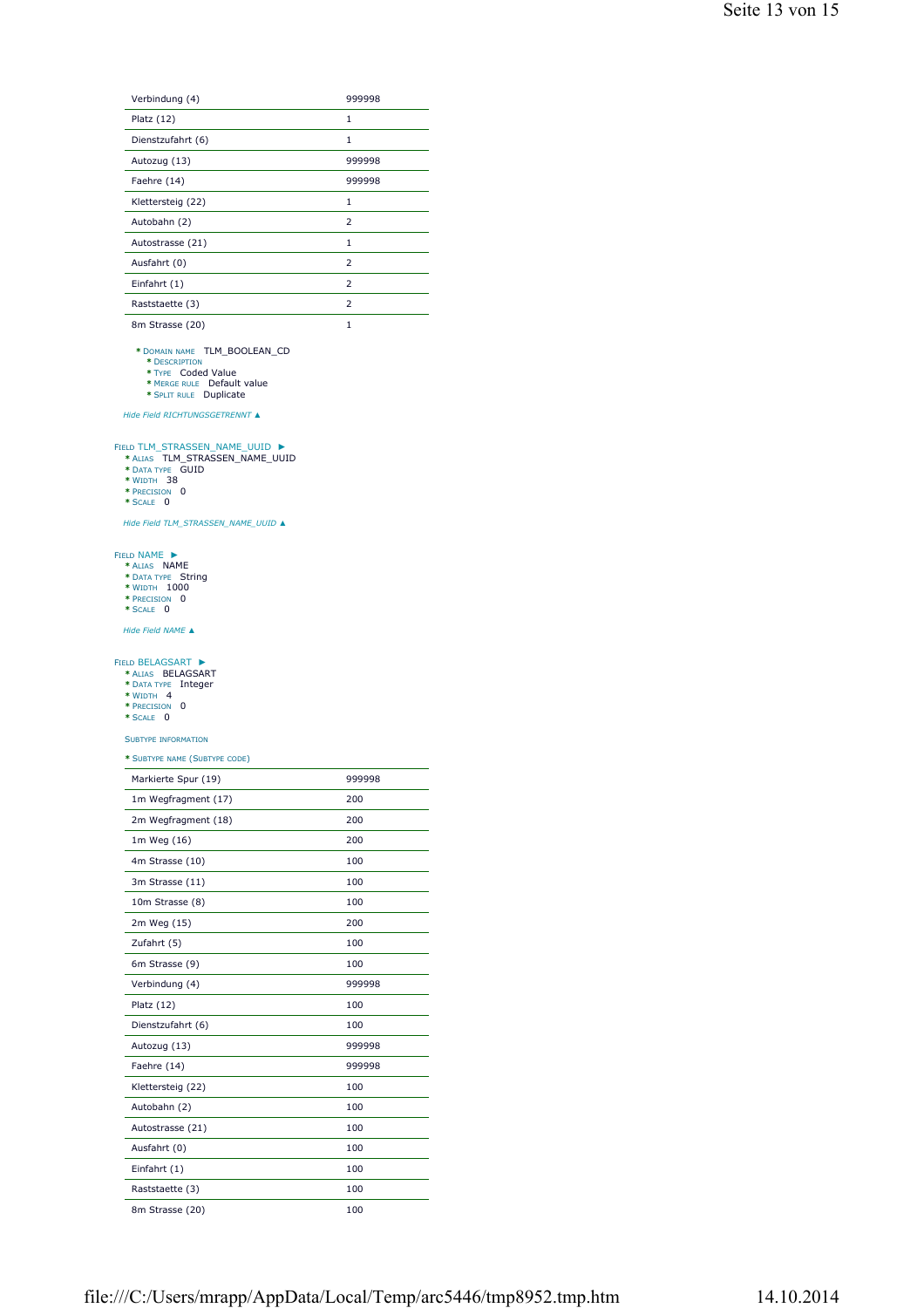- **\*** DOMAIN NAME TLM\_STRASSE\_BELAGSART\_CD
- **\*** DESCRIPTION **\*** TYPE Coded Value
- 
- **\*** MERGE RULE Default value **\*** SPLIT RULE Duplicate

*Hide Field BELAGSART ▲*

►

- FIELD KREISEL **\*** ALIAS KREISEL **\*** DATA TYPE Integer **\*** WIDTH 4 **\*** PRECISION 0
- 
- **\*** SCALE 0
- SUBTYPE INFORMATION

**\*** SUBTYPE NAME (SUBTYPE CODE)

| Markierte Spur (19) | 999998       |
|---------------------|--------------|
| 1m Wegfragment (17) | 999998       |
| 2m Wegfragment (18) | 999998       |
| 1m Weg (16)         | 999998       |
| 4m Strasse (10)     | $\mathbf{1}$ |
| 3m Strasse (11)     | $\mathbf{1}$ |
| 10m Strasse (8)     | $\mathbf{1}$ |
| 2m Weg (15)         | 999998       |
| Zufahrt (5)         | $\mathbf{1}$ |
| 6m Strasse (9)      | $\mathbf{1}$ |
| Verbindung (4)      | 999998       |
| Platz $(12)$        | 1            |
| Dienstzufahrt (6)   | 999998       |
| Autozug (13)        | 999998       |
| Faehre (14)         | 999998       |
| Klettersteig (22)   | $\mathbf{1}$ |
| Autobahn (2)        | 1            |
| Autostrasse (21)    | $\mathbf{1}$ |
| Ausfahrt (0)        |              |
|                     | $\mathbf{1}$ |
| Einfahrt (1)        | 1            |
| Raststaette (3)     | $\mathbf{1}$ |

**\*** DOMAIN NAME TLM\_BOOLEAN\_CD **\*** DESCRIPTION **\*** TYPE Coded Value

- 
- 
- **\*** MERGE RULE Default value **\*** SPLIT RULE Duplicate

*Hide Field KREISEL ▲*

#### ►

- **FIELD SHAPE\_Length**  $*$ <br>  $*$  ALIAS **SHAPE\_Length**<br>  $*$  DATA TYPE Double<br>  $*$  WIDTH 8<br>  $*$  PRECISION 0<br>  $*$  SCALE 0
	-
	-
	-
	-
	- **\*** FIELD DESCRIPTION Length of feature in internal units.
	- **\*** DESCRIPTION SOURCE Esri
- **\*** DESCRIPTION OF VALUES Positive real numbers that are automatically generated.

*Hide Field SHAPE\_Length ▲*

*Hide Details for object parktraverse\_tlm\_extr ▲*

*Hide Fields ▲*

## **Metadata Details ►**

**\*** METADATA LANGUAGE German (SWITZERLAND) SCOPE OF THE DATA DESCRIBED BY THE METADATA **\*** dataset SCOPE NAME **\*** dataset

**\*** LAST UPDATE 2014-10-14

```
ARCGIS METADATA PROPERTIES
METADATA FORMAT ArcGIS 1.0
```